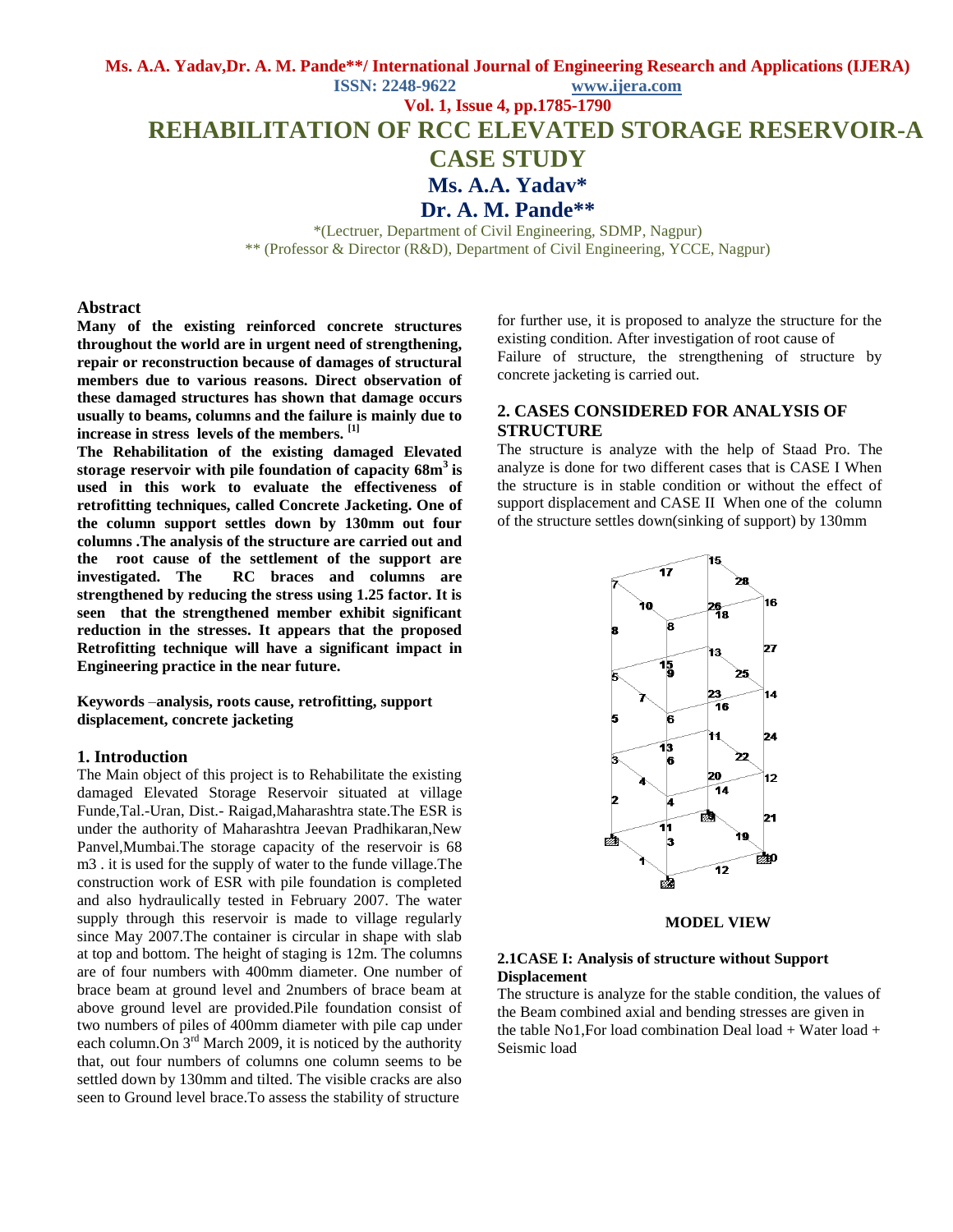# **Ms. A.A. Yadav,Dr. A. M. Pande\*\*/ International Journal of Engineering Research and Applications (IJERA)**

**ISSN: 2248-9622 www.ijera.com**

**Vol. 1, Issue 4, pp.1785-1790**

#### **2.2 CASE II: Analysis of structure with Support Displacement of 130mm.**

The structure is analyze for the settlement of one of the column out four by 130mm , the values of the Beam combined axial and bending stresses are given in the table No.1,For load combination Deal load + Water load + Seismic load + Support Displacement by 130mm

## **3. ROOT CAUSES OF THE FAILURE OF STRUCTURE**

## **3.1NEGATIVE SKIN FRICTION**

The negative skin friction may be the one of the most important reason for the failure of structure.

It may be possible the soil layer surrounding a portion of the pile shaft settles more than the pile a downward drag occurs on the pile. This drag is known as negative skin friction Negative skin friction may develop when a soft or loose soil surrounding the pile settles after the pile has installed.

The negative skin friction may occurs when the soil moves downward relative to the pile. It imposes extra downward load on pile.

#### **3.2USE OF UNDER REAMED PILE FOUNDATION**

The use of construction of straight piles in existing pile foundation may be one of the reasons that can possible.

Black cotton soil contains fine clay particles. This property induces a great affinity to water of such type of soil. Alternate swelling and shrinkage in extensive limit during wet and dry process respectively results cracks in soil without any warning. On this soil may suffer severe damage with the change of atmospheric conditions.

Under reamed piles are the most safe and economical foundation in Black cotton soil. Under reamed piles are bored cast in situ concrete piles having bulb shaped enlargement near base

#### **3.3SETTLEMENT OF SOIL**

The pile foundation consists not of a single pile, but of a group of pile, which act in the double role of reinforcing of soil and also of carrying the applied load down to deeper, stronger soil strata. Failure of the group may occur either by failure of the individual piles or as failure of the overall block of soil.

Group action of piled foundation could results in failure or excessive settlement even though loading tests made on a single pile have indicated satisfactory capacity.

The elastic and consolidation settlements of the group are greater than those of single pile carrying the same working load as that on each pile within the group. This is because the Zone of soil which is stressed by the entire group extends to a much greater width and depth than the zone beneath the single pile.[8]

The settlement of a pile foundation may be due to elastic shortening of piles and due to the settlement of soil supporting the piles.

## **4. RESULT ANALYSIS**

The result analysis after strengthening the structure with concrete jacketing. The stresses are reduced by considering a factor of 1.25 as shown the table No.1

# **5. RETROFITTING OF STRUCTURE CONCRETE JACKETING**

This type of jacket uses a thick layer of reinforced concrete around the column and beam. The RC jacket increases flexural strength, shear strength, Axial strength and ductility of column. The longitudinal reinforcement should be dowelled with adequate anchorage in the footing to develop flexural strength.

The flexural strength of column is increased but it should be accompanied by foundation retrofit so as to ensure that plastic hinge forms in column and not in foundation.The confinement of circular columns can be achieved by using closely spaced hoops or spiral reinforcement. In the case of rectangular column, circular or elliptic jackets are more effective than rectangular jackets. In the later form of jacket longitudinal bars are susceptible to buckling in the middle region with the type of reinforcing .The concrete jacketing has an advantage of cost for construction. [8]

1. For beam nos.1,4,7,10,11,12,19,22,25,

The size is increased to 350 x 450mm instead of 250 x 350 mm as shown in Fig.no.1

2. For beam nos.13, 14, 15,16.

The size is increased to 320 x 420mm instead of 250 x 350 mm Fig.no.2

3. For beam nos.10,17,18,28

The size is increased to 500 x 700 mm instead of 400 x 600mm Fig.no.3

4. For columns nos.2,3,5,6,8,9,20,21,23,24,26,27

The size of the columns are increased to 450mm instead of 400mm. Fig.no.4

#### **6. Conclusion**

The retrofitted and the rehabilitated Elevated storage reservoir exhibited more strength than before. The Analysis of the structure confirmed that the strengthening the structure from externally wrapping concrete jacketing shows more strength and stability. The technique is a promising and a viable solution towards enhancing the stress, strength and stiffness characteristics of RC beams and RC columns.

If three sets of pile instead of two are provided in the design of the existing pile foundation than there will be less probability of sinking of support.

If the design of Ground level Braces and Column are design for the higher consideration then it would resist the stresses.

It may be necessary to provide another set of eight piles with beams at top and supporting the existing pile foundation. This will relieve the existing piles.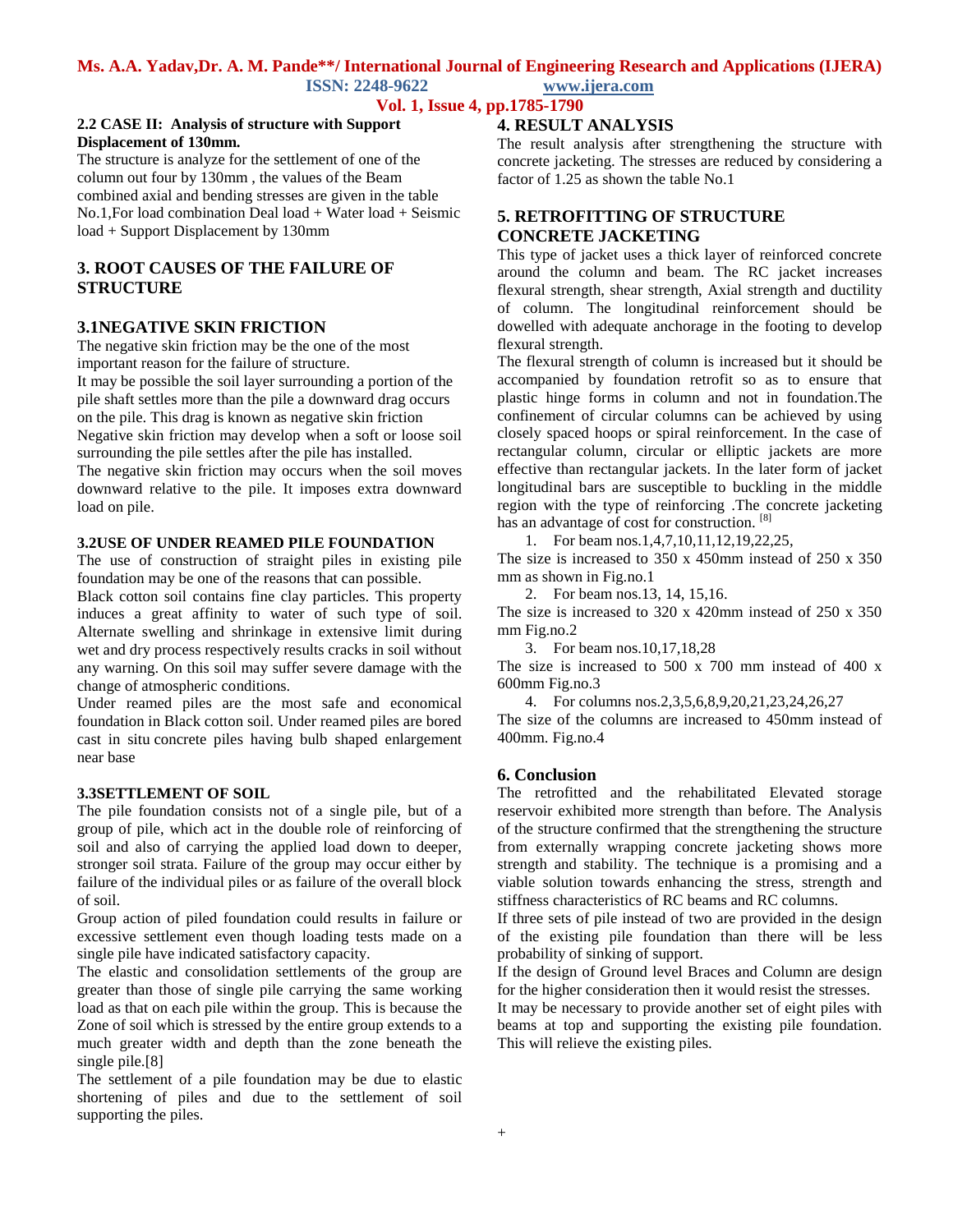# **Ms. A.A. Yadav,Dr. A. M. Pande\*\*/ International Journal of Engineering Research and Applications (IJERA) ISSN: 2248-9622 www.ijera.com**

## **Vol. 1, Issue 4, pp.1785-1790**

### **REFERENCES**

- 1. **Nonlinear Finite Element Analysis of Retrofitting of RCC Beam Column Joint using CFRP by**Tara Sen1 Umesh Mishra2 and Shubhalakshmi B.S
- 2. **Retrofitting Techniques for Bridges and Flyovers Dr. S.K.Thakkar, Ex. Professor** Railway Chair and Professor of Earthquake Engineering, Indian Institute of Technology, Roorkee.
- 3. **Seismic Retrofitting of R/C Shaft Support of Elevated Tanks BY** Durgesh C. Rai,a) M.EERI
- 4. **Case Studies of Seismic Retrofitting –Latur to Kashmi r& Lessons Learnt** By: Rajendra Desai, Hon. Jt. Director, NCPDP, Ahmedabad, GUJARAT, India
- 5. **Seismic Design of Frame Staging For Elevated Water Tanks** by Jain,Sudhir K.,Sameer,U.S
- 6. **Failure of Overhead Water Tank in the State of Uttar Pradesh in India- A Case Studyby** Amjad Masood, Tazyeen Ahmad , Muhammad Arif, V. P Mital , Professors of Department of Civil Engineering, ZHCOT, AMU, Aligarh-202 002, U.P, India
- 7. **Failure analysis and remedial measures applied to a RC water tank** byPedro A. Calderón, Jose M. Adam and Ignacio Payá-Zaforteza
- 8. **Soil Mechanics and Foundation Engineering** by Dr. K.R.Arora
- 9. **Reinforced concrete structure by** Dr.B.C.Punmia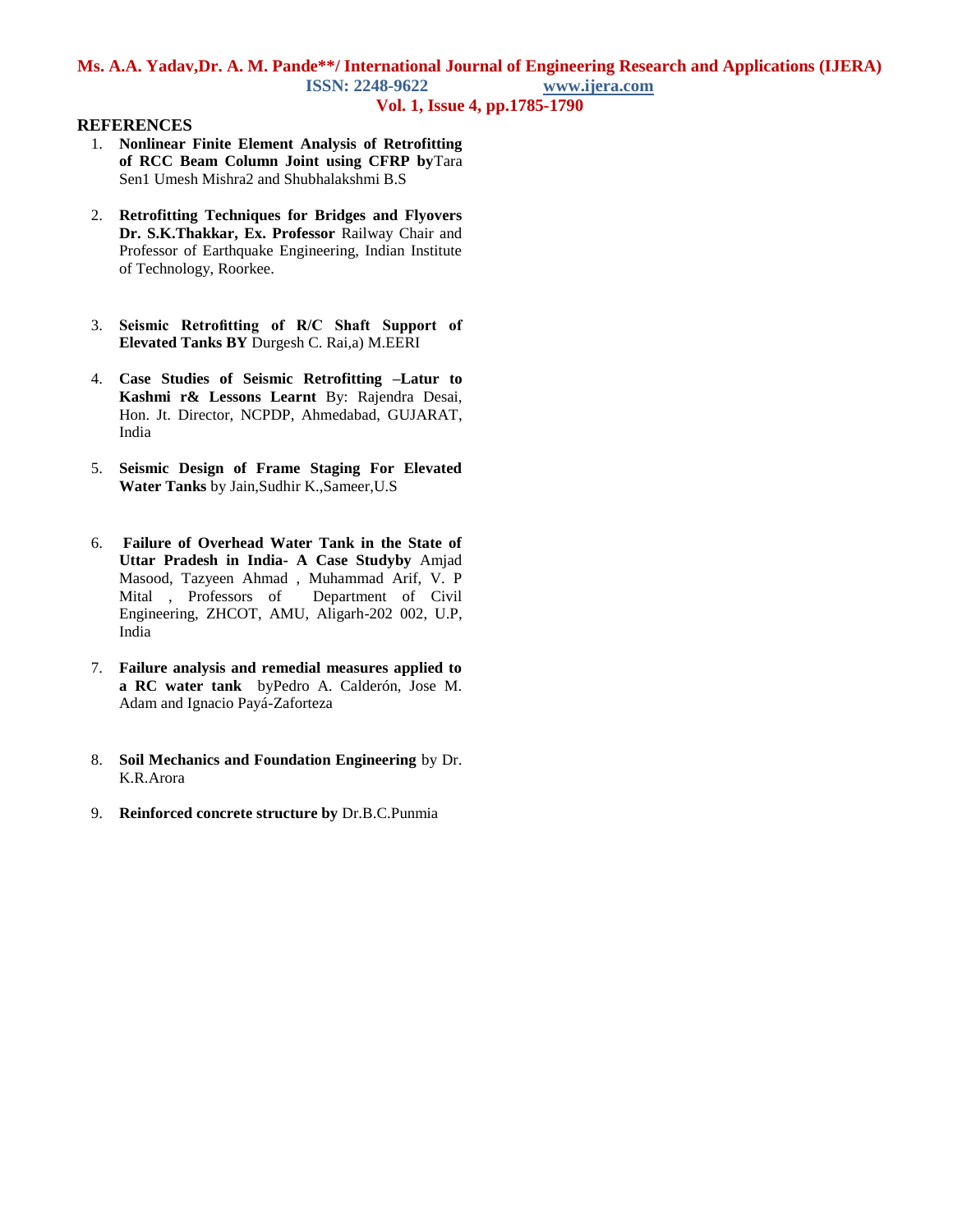## **Ms. A.A. Yadav,Dr. A. M. Pande\*\*/ International Journal of Engineering Research and Applications (IJERA) ISSN: 2248-9622 www.ijera.com Vol. 1, Issue 4, pp.1785-1790**

| <b>Table No.1 Beam Combined Axial and Bending Stresses</b> |                                 |                        |                   |                                     |                   |                  |                                                     |                                                 |                                               |                                                 |                                         |                                  |                                                                                |                                                 |                                                                  |                                  |
|------------------------------------------------------------|---------------------------------|------------------------|-------------------|-------------------------------------|-------------------|------------------|-----------------------------------------------------|-------------------------------------------------|-----------------------------------------------|-------------------------------------------------|-----------------------------------------|----------------------------------|--------------------------------------------------------------------------------|-------------------------------------------------|------------------------------------------------------------------|----------------------------------|
|                                                            |                                 | <b>Size of Section</b> |                   | <b>Increased Size</b><br>of Section |                   |                  | <b>Stress</b><br>without<br>support<br>displacement |                                                 | <b>Stress with</b><br>support<br>displacement |                                                 | <b>Increase in Stress</b>               |                                  | <b>Stress</b><br>Requirement<br>with 1.25<br><b>Factor</b> of<br><b>Safety</b> |                                                 | <b>Actual Stresses in</b><br><b>Modified</b><br><b>Structure</b> |                                  |
| Bacing/<br>Colum<br>n No.                                  | Bacing/<br>Colum<br>$\mathbf n$ | Width/<br>Dia(mm       | Dept<br>h<br>(mm) | Width/<br>Dia(mm)                   | Dept<br>h<br>(mm) | d                | <b>Max</b><br><b>Tens</b><br><b>MPA</b>             | <b>Max</b><br>Com<br>$\mathbf{p}$<br><b>MPA</b> | <b>Max</b><br><b>Tens</b><br><b>MPA</b>       | <b>Max</b><br>Com<br>$\mathbf{p}$<br><b>MPA</b> | <b>Max</b><br><b>Tens</b><br><b>MPA</b> | <b>Max</b><br>Comp<br><b>MPA</b> | <b>Max</b><br><b>Tens</b><br><b>MPA</b>                                        | <b>Max</b><br>Com<br>$\mathbf{p}$<br><b>MPA</b> | Max<br><b>Tens</b><br><b>MPA</b>                                 | <b>Max</b><br>Comp<br><b>MPA</b> |
| 1                                                          | <b>Bracing</b>                  | 250                    | 350               | 350                                 | 450               | $\overline{0}$   | $-0.53$                                             | 0.53                                            | $-0.53$                                       | 0.53                                            | 0.00                                    | 0.00                             | $-0.42$                                                                        | 0.42                                            | $-0.41$                                                          | 0.41                             |
| 1                                                          | <b>Bracing</b>                  | 250                    | 350               | 350                                 | 450               | 3.97             | $-0.53$                                             | 0.53                                            | $-0.53$                                       | 0.53                                            | 0.00                                    | 0.00                             | $-0.42$                                                                        | 0.42                                            | $-0.41$                                                          | 0.41                             |
| $\boldsymbol{2}$                                           | Column                          | 400                    |                   | 450                                 |                   | $\overline{0}$   | $-11.30$                                            | 15.87                                           | $-50.35$                                      | 38.72                                           | 345.54                                  | 144.06                           | $-9.04$                                                                        | 12.69                                           | $-6.87$                                                          | 10.90                            |
| $\boldsymbol{2}$                                           | Column                          | 400                    |                   | 450                                 |                   | 3.74             | $-3.02$                                             | 7.41                                            | $-20.12$                                      | 8.31                                            | 565.62                                  | 12.15                            | $-2.42$                                                                        | 5.93                                            | $-2.32$                                                          | 6.17                             |
| 3                                                          | Column                          | 400                    |                   | 450                                 |                   | $\overline{0}$   | $-11.30$                                            | 15.87                                           | $-19.87$                                      | 42.20                                           | 75.80                                   | 165.99                           | $-9.04$                                                                        | 12.69                                           | $-6.87$                                                          | 10.90                            |
| 3                                                          | Column                          | 400                    |                   | 450                                 |                   | 3.74             | $-3.02$                                             | 7.41                                            | $-24.03$                                      | 46.18                                           | 695.00                                  | 523.27                           | $-2.42$                                                                        | 5.93                                            | $-2.32$                                                          | 6.17                             |
| $\overline{4}$                                             | <b>Bracing</b>                  | 250                    | 350               | 350                                 | 450               | $\boldsymbol{0}$ | $-0.46$                                             | 0.46                                            | $-56.47$                                      | 56.47                                           | 12097.4                                 | 12202.61                         | $-0.37$                                                                        | 0.37                                            | $-0.33$                                                          | 0.32                             |
| $\overline{4}$                                             | <b>Bracing</b>                  | 250                    | 350               | 350                                 | 450               | 3.97             | $-0.46$                                             | 0.46                                            | $-55.55$                                      | 55.55                                           | 11898.2<br>7                            | 12001.74                         | $-0.37$                                                                        | 0.37                                            | $-0.33$                                                          | 0.32                             |
| 5                                                          | Column                          | 400                    |                   | 450                                 |                   | $\Omega$         | $-7.70$                                             | 12.75                                           | $-41.55$                                      | 34.42                                           | 439.68                                  | 169.91                           | $-6.16$                                                                        | 10.20                                           | $-4.88$                                                          | 9.22                             |
| 5                                                          | Column                          | 400                    |                   | 450                                 |                   | 3.92             | $-6.91$                                             | 11.79                                           | $-35.13$                                      | 27.82                                           | 408.10                                  | 136.05                           | $-5.53$                                                                        | 9.43                                            | $-4.48$                                                          | 8.64                             |
| 6                                                          | Column                          | 400                    |                   | 450                                 |                   | $\overline{0}$   | $-7.70$                                             | 12.75                                           | $-19.22$                                      | 36.72                                           | 149.63                                  | 187.90                           | $-6.16$                                                                        | 10.20                                           | $-4.88$                                                          | 9.22                             |
| 6                                                          | Column                          | 400                    |                   | 450                                 |                   | 3.92             | $-6.91$                                             | 11.79                                           | $-13.65$                                      | 30.96                                           | 97.38                                   | 162.73                           | $-5.53$                                                                        | 9.43                                            | $-4.48$                                                          | 8.64                             |
| $\tau$                                                     | <b>Bracing</b>                  | 250                    | 350               | 350                                 | 450               | $\overline{0}$   | $-0.49$                                             | 0.48                                            | $-66.70$                                      | 66.70                                           | 13595.4<br>8                            | 13679.96                         | $-0.39$                                                                        | 0.39                                            | $-0.35$                                                          | 0.35                             |
| 7                                                          | <b>Bracing</b>                  | 250                    | 350               | 350                                 | 450               | 3.97             | $-0.49$                                             | 0.48                                            | $-65.73$                                      | 65.72                                           | 13396.1<br>$\overline{0}$               | 13479.13                         | $-0.39$                                                                        | 0.39                                            | $-0.35$                                                          | 0.35                             |
| $8\,$                                                      | Column                          | 400                    |                   | 450                                 |                   | $\overline{0}$   | $-4.80$                                             | 10.42                                           | $-32.25$                                      | 30.61                                           | 571.50                                  | 193.85                           | $-3.84$                                                                        | 8.33                                            | $-3.41$                                                          | 8.11                             |
| 8                                                          | Column                          | 400                    |                   | 450                                 |                   | 4.34             | $-11.28$                                            | 16.69                                           | $-53.98$                                      | 52.14                                           | 378.55                                  | 212.37                           | $-9.02$                                                                        | 13.35                                           | $-7.01$                                                          | 11.51                            |
| 9                                                          | Column                          | 400                    |                   | 450                                 |                   | $\Omega$         | $-4.80$                                             | 10.42                                           | $-17.58$                                      | 30.49                                           | 265.98                                  | 192.73                           | $-3.84$                                                                        | 8.33                                            | $-3.41$                                                          | 8.11                             |
| 9                                                          | Column                          | 400                    |                   | 450                                 |                   | 4.34             | $-11.28$                                            | 16.69                                           | $-33.01$                                      | 45.72                                           | 192.65                                  | 173.95                           | $-9.02$                                                                        | 13.35                                           | $-7.01$                                                          | 11.51                            |
| 10                                                         | <b>Bracing</b>                  | 300                    | 600               | 500                                 | 700               | $\overline{0}$   | $-0.10$                                             | 0.11                                            | $-45.32$                                      | 45.33                                           | 45676.7<br>7                            | 42261.68                         | $-0.08$                                                                        | 0.09                                            | $-0.06$                                                          | 0.07                             |
| 10                                                         | <b>Bracing</b>                  | 300                    | 600               | 500                                 | 700               | 3.97             | $-0.10$                                             | 0.11                                            | $-45.11$                                      | 45.12                                           | 45468.6<br>9                            | 42069.16                         | $-0.08$                                                                        | 0.09                                            | $-0.06$                                                          | 0.07                             |
| 11                                                         | <b>Bracing</b>                  | 250                    | 350               | 350                                 | 450               | $\overline{0}$   | $-0.53$                                             | 0.53                                            | $-0.53$                                       | 0.53                                            | 0.00                                    | 0.00                             | $-0.42$                                                                        | 0.42                                            | $-0.41$                                                          | 0.41                             |
| 11                                                         | Bracing                         | 250                    | 350               | 350                                 | 450               | 3.97             | $-0.53$                                             | 0.53                                            | $-0.53$                                       | 0.53                                            | 0.00                                    | 0.00                             | $-0.42$                                                                        | 0.42                                            | $-0.41$                                                          | 0.41                             |
| 12                                                         | <b>Bracing</b>                  | 250                    | 350               | 350                                 | 450               | $\overline{0}$   | $-0.53$                                             | 0.53                                            | $-183.63$                                     | 183.6                                           | 34481.1                                 | 34481.17                         | $-0.42$                                                                        | 0.42                                            | $-0.41$                                                          | 0.41                             |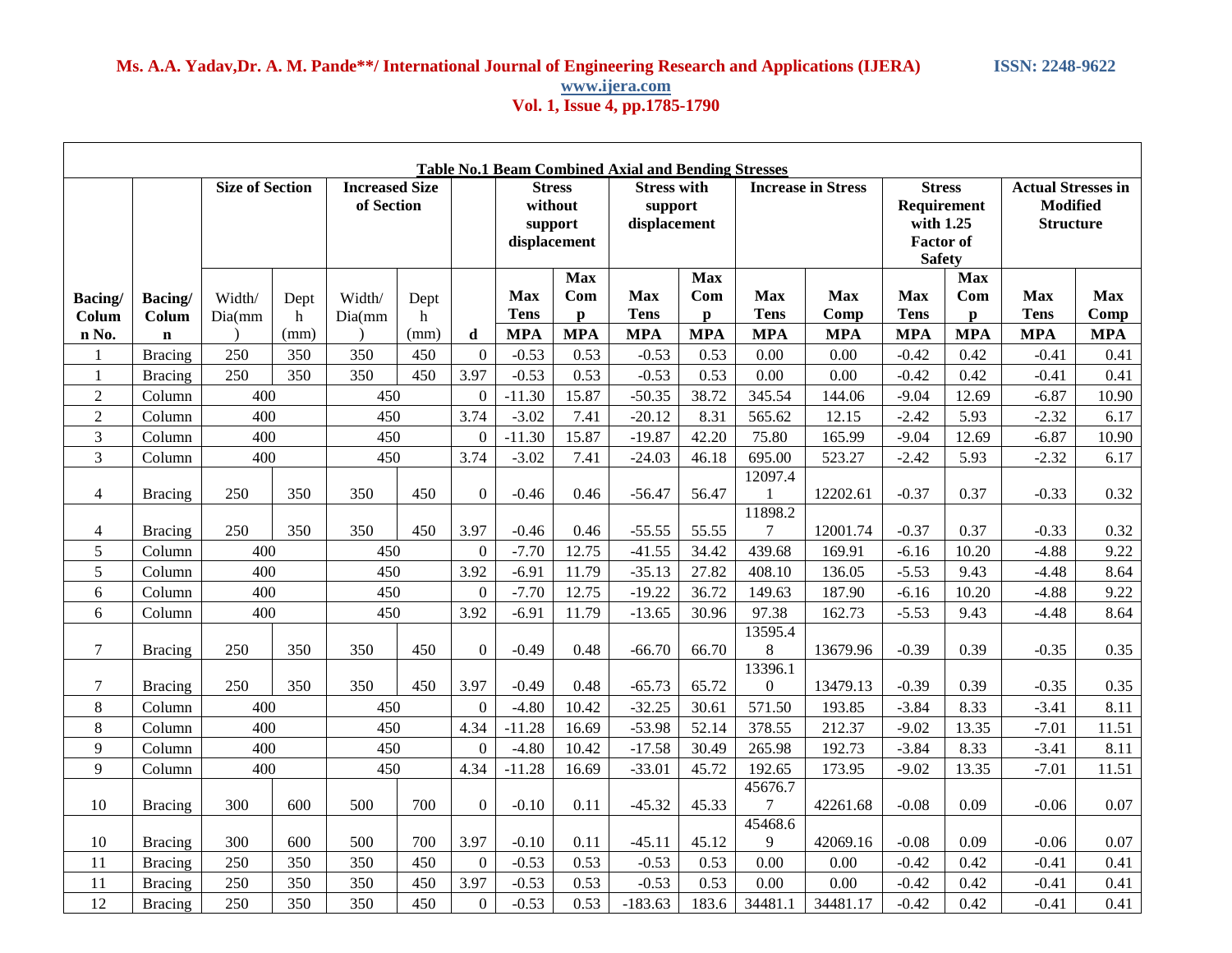# **Ms. A.A. Yadav,Dr. A. M. Pande\*\*/ International Journal of Engineering Research and Applications (IJERA) ISSN: 2248-9622**

**www.ijera.com**

| Vol. 1, Issue 4, pp.1785-1790 |                |     |     |     |     |                  |          |       |           |       |         |          |          |       |          |       |
|-------------------------------|----------------|-----|-----|-----|-----|------------------|----------|-------|-----------|-------|---------|----------|----------|-------|----------|-------|
|                               |                |     |     |     |     |                  |          |       |           | 3     | 7       |          |          |       |          |       |
|                               |                |     |     |     |     |                  |          |       |           | 184.6 | 34680.9 |          |          |       |          |       |
| 12                            | <b>Bracing</b> | 250 | 350 | 350 | 450 | 3.97             | $-0.53$  | 0.53  | $-184.69$ | 9     | 8       | 34680.98 | $-0.42$  | 0.42  | $-0.41$  | 0.41  |
| 13                            | <b>Bracing</b> | 250 | 350 | 320 | 420 | $\Omega$         | $-19.01$ | 19.01 | $-75.02$  | 75.02 | 294.61  | 294.67   | $-15.21$ | 15.21 | $-10.74$ | 10.74 |
| 13                            | <b>Bracing</b> | 250 | 350 | 320 | 420 | 3.97             | $-19.94$ | 19.93 | $-75.95$  | 75.94 | 280.96  | 281.03   | $-15.95$ | 15.94 | $-11.47$ | 11.47 |
| 14                            | <b>Bracing</b> | 250 | 350 | 320 | 420 | $\overline{0}$   | $-19.94$ | 19.93 | $-68.17$  | 68.17 | 241.97  | 242.03   | $-15.95$ | 15.94 | $-11.47$ | 11.47 |
| 14                            | <b>Bracing</b> | 250 | 350 | 320 | 420 | 3.97             | $-19.01$ | 19.01 | $-69.09$  | 69.09 | 263.42  | 263.47   | $-15.21$ | 15.21 | $-10.74$ | 10.74 |
| 15                            | <b>Bracing</b> | 250 | 350 | 320 | 420 | $\overline{0}$   | $-20.88$ | 20.88 | $-87.09$  | 87.09 | 317.13  | 317.18   | $-16.70$ | 16.70 | $-11.72$ | 11.72 |
| 15                            | <b>Bracing</b> | 250 | 350 | 320 | 420 | 3.97             | $-21.85$ | 21.85 | $-88.06$  | 88.06 | 303.02  | 303.06   | $-17.48$ | 17.48 | $-12.50$ | 12.49 |
| 16                            | <b>Bracing</b> | 250 | 350 | 320 | 420 | $\Omega$         | $-21.85$ | 21.85 | $-49.71$  | 49.71 | 127.50  | 127.52   | $-17.48$ | 17.48 | $-12.50$ | 12.49 |
| 16                            | <b>Bracing</b> | 250 | 350 | 320 | 420 | 3.97             | $-20.88$ | 20.88 | $-50.68$  | 50.68 | 142.74  | 142.76   | $-16.70$ | 16.70 | $-11.72$ | 11.72 |
| 17                            | <b>Bracing</b> | 300 | 600 | 500 | 700 | $\overline{0}$   | $-4.88$  | 4.89  | $-50.10$  | 50.11 | 927.00  | 925.50   | $-3.90$  | 3.91  | $-2.03$  | 2.03  |
| 17                            | <b>Bracing</b> | 300 | 600 | 500 | 700 | 3.97             | $-5.08$  | 5.09  | $-50.30$  | 50.31 | 889.63  | 888.23   | $-4.07$  | 4.07  | $-2.15$  | 2.16  |
| 18                            | <b>Bracing</b> | 300 | 600 | 500 | 700 | $\overline{0}$   | $-5.08$  | 5.09  | $-40.45$  | 40.46 | 695.75  | 694.66   | $-4.07$  | 4.07  | $-2.15$  | 2.16  |
| 18                            | <b>Bracing</b> | 300 | 600 | 500 | 700 | 3.97             | $-4.88$  | 4.89  | $-40.65$  | 40.66 | 733.39  | 732.21   | $-3.90$  | 3.91  | $-2.03$  | 2.03  |
|                               |                |     |     |     |     |                  |          |       |           | 184.6 |         |          |          |       |          |       |
| 19                            | <b>Bracing</b> | 250 | 350 | 350 | 450 | $\overline{0}$   | $-0.53$  | 0.53  | $-184.69$ | 9     | 34680.9 | 34680.98 | $-0.42$  | 0.42  | $-0.41$  | 0.41  |
|                               |                |     |     |     |     |                  |          |       |           | 183.6 |         |          |          |       |          |       |
| 19                            | <b>Bracing</b> | 250 | 350 | 350 | 450 | 3.97             | $-0.53$  | 0.53  | $-183.63$ | 3     | 34481.1 | 34481.17 | $-0.42$  | 0.42  | $-0.41$  | 0.41  |
| 20                            | Column         | 400 |     | 450 |     | $\boldsymbol{0}$ | $-9.07$  | 18.42 | $-31.14$  | 58.26 | 243.20  | 216.28   | $-7.26$  | 14.74 | $-5.11$  | 12.99 |
| 20                            | Column         | 400 |     | 450 |     | 3.74             | $-0.96$  | 10.13 | $-27.02$  | 53.96 | 2702.59 | 432.49   | $-0.77$  | 8.11  | $-0.73$  | 8.43  |
| 21                            | Column         | 400 |     | 450 |     | $\overline{0}$   | $-9.07$  | 18.42 | $-19.12$  | 9.12  | 110.72  | $-50.50$ | $-7.26$  | 14.74 | $-5.11$  | 12.99 |
| 21                            | Column         | 400 |     | 450 |     | 3.74             | $-0.96$  | 10.13 | $-45.25$  | 35.07 | 4593.46 | 246.05   | $-0.77$  | 8.11  | $-0.73$  | 8.43  |
| $22\,$                        | <b>Bracing</b> | 250 | 350 | 350 | 450 | $\Omega$         | $-0.46$  | 0.46  | $-88.56$  | 88.56 | 19028.2 | 19193.90 | $-0.37$  | 0.37  | $-0.33$  | 0.32  |
| $22\,$                        | <b>Bracing</b> | 250 | 350 | 350 | 450 | 3.97             | $-0.46$  | 0.46  | $-87.64$  | 87.64 | 18829.1 | 18993.03 | $-0.37$  | 0.37  | $-0.33$  | 0.32  |
| 23                            | Column         | 400 |     | 450 |     | $\overline{0}$   | $-6.52$  | 14.77 | $-28.06$  | 48.75 | 330.17  | 230.16   | $-5.22$  | 11.81 | $-4.05$  | 10.92 |
| 23                            | Column         | 400 |     | 450 |     | 3.92             | $-5.68$  | 13.74 | $-21.58$  | 42.09 | 279.98  | 206.35   | $-4.54$  | 10.99 | $-3.60$  | 10.29 |
| 24                            | Column         | 400 |     | 450 |     | $\overline{0}$   | $-6.52$  | 14.77 | $-24.53$  | 20.06 | 276.05  | 35.88    | $-5.22$  | 11.81 | $-4.05$  | 10.92 |
| 24                            | Column         | 400 |     | 450 |     | 3.92             | $-5.68$  | 13.74 | $-29.53$  | 24.88 | 419.86  | 81.07    | $-4.54$  | 10.99 | $-3.60$  | 10.29 |
| 25                            | <b>Bracing</b> | 250 | 350 | 350 | 450 | $\Omega$         | $-0.49$  | 0.48  | $-72.04$  | 72.04 | 14693.0 | 14784.30 | $-0.39$  | 0.39  | $-0.35$  | 0.35  |
| 25                            | <b>Bracing</b> | 250 | 350 | 350 | 450 | 3.97             | $-0.49$  | 0.48  | $-71.07$  | 71.07 | 14493.6 | 14583.47 | $-0.39$  | 0.39  | $-0.35$  | 0.35  |
| 26                            | Column         | 400 |     | 450 |     | $\overline{0}$   | $-4.51$  | 11.57 | $-24.68$  | 39.04 | 446.93  | 237.52   | $-3.61$  | 9.25  | $-3.30$  | 9.09  |
| 26                            | Column         | 400 |     | 450 |     | 4.34             | $-11.15$ | 18.00 | $-46.57$  | 60.72 | 317.71  | 237.40   | $-8.92$  | 14.40 | $-7.04$  | 12.62 |
| 27                            | Column         | 400 |     | 450 |     | $\mathbf{0}$     | $-4.51$  | 11.57 | $-22.84$  | 22.55 | 406.09  | 94.92    | $-3.61$  | 9.25  | $-3.30$  | 9.09  |
| 27                            | Column         | 400 |     | 450 |     | 4.34             | $-11.15$ | 18.00 | $-39.94$  | 39.44 | 258.27  | 119.16   | $-8.92$  | 14.40 | $-7.04$  | 12.62 |
| 28                            | <b>Bracing</b> | 300 | 600 | 500 | 700 | $\overline{0}$   | $-0.10$  | 0.11  | $-45.64$  | 45.65 | 45998.9 | 42559.81 | $-0.08$  | 0.09  | $-0.06$  | 0.07  |
| 28                            | <b>Bracing</b> | 300 | 600 | 500 | 700 | 3.97             | $-0.10$  | 0.11  | $-45.43$  | 45.44 | 45790.9 | 42368.22 | $-0.08$  | 0.09  | $-0.06$  | 0.07  |